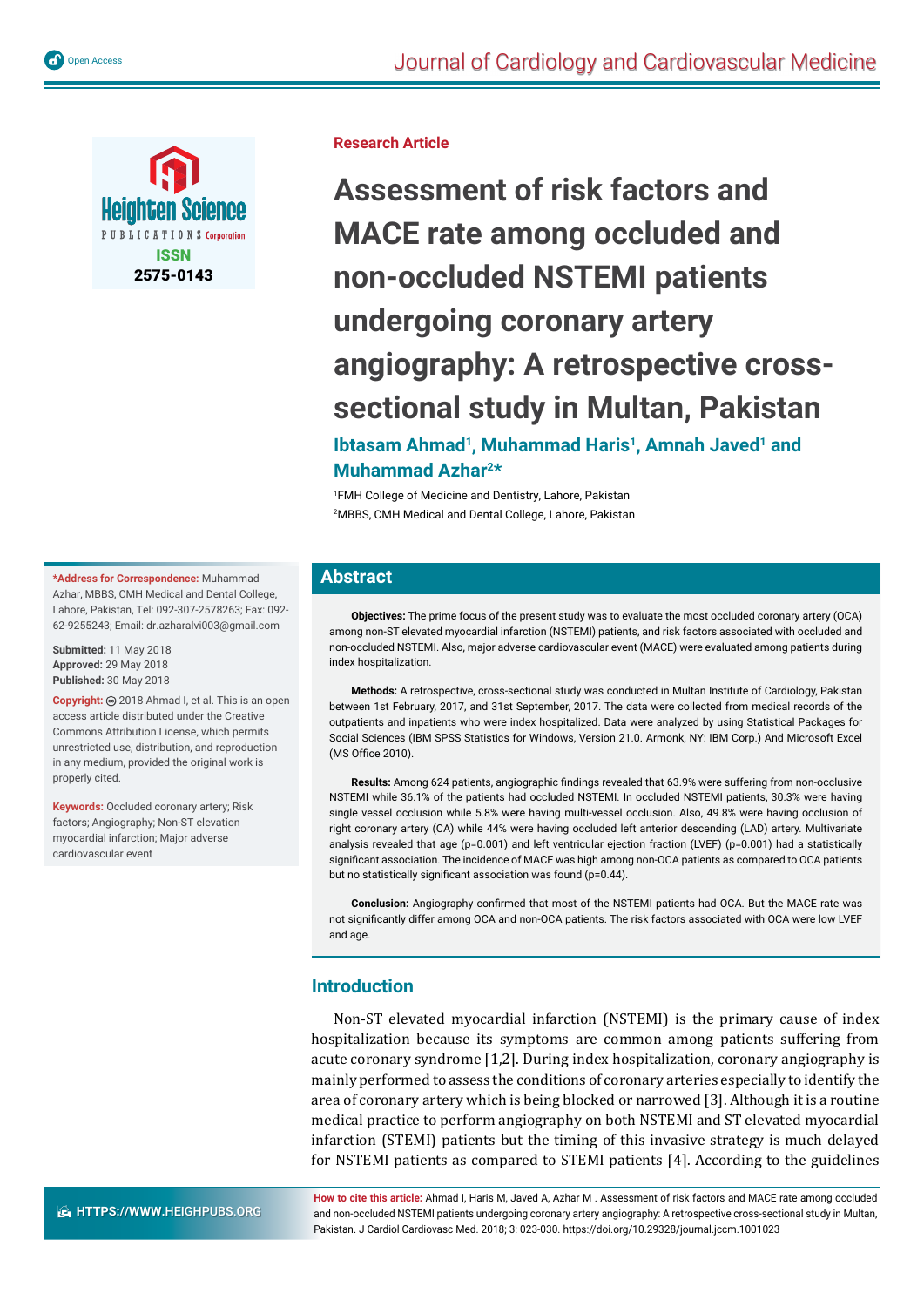

of European Society of Cardiology (ESC), angiography must be performed within < 2 hours of index hospitalization on patients suffering from STEMI and unstable NSTEMI. While those suffering from stable NSTEMI must undergo angiography within 24 or 48 hours of hospitalization [5]. In STEMI patients, emergency angiography is performed prior to angioplasty because one of the major coronary artery (CA) is occluded with thrombus which hinders the flow of blood and enhances the chances of developing necrosis in the tissue[6]. But if the blood flow is restored then many complications associated with STEMI (e.g., size of the infarct) can be lessened [7,8]. It is assumed that either the blood flow is lessened or the transient occlusion has developed in one or more vessels. Also, no favorable evidences are available for emergency angioplasty in patients suffering from NSTEMI [9,10]. These are the reasons due to which the guidelines of American Heart Association (AHA) also don't recommend emergency angioplasty and angiography (within 120 minutes of hospitalization) among stable NSTEMI patients [11].

Although electrocardiography (ECG) is not efficient enough in detecting acute MI (AMI) but in many clinical situations ECG is the foremost diagnostic criteria to differentiate NSTEMI and STEMI [12]. The reports of angiography in previously published literature revealed complete occlusion of CA even in the absence of ST in standard 12-lead ECG [13]. Also, in many cases if there is a delay in angiography and re-vascularization then it negatively effects myocardial function with irreversible loss [14]. There is a limited availability of data on the type of most occluded coronary artery (OCA) in NSTEMI and difference in outcome of patients undergoing angiography [15].

The prime focus of present study was to evaluate the most OCA among NSTEMI patients, risk factors associated with occluded and non-occluded NSTEMI as well as major adverse cardiovascular event (MACE).

# **Materials and Methods**

## **Study design and setting**

A retrospective, cross-sectional study was conducted in Multan Institute of Cardiology, Pakistan. Data were collected between 1st February, 2017, and 31st September, 2017. The selected healthcare setting was a tertiary care public hospital providing comprehensive care to the cardiac patients of all age groups. In this setting there were two angiography labs, where facilities of performing different procedures e.g., diagnostic coronary angiography, pacemaker implantation, right and left cardiac catheterization, and coronary angiography with stent implantation were available.

## **Study population and sample size**

The records of 1,598 patients were scrutinized for the study. Both inpatients and outpatients were included in the study if they were of ≥18 years of age, suffering from NSTEMI, had no history of cardiac revascularization, and underwent angiography for the ϐirst time. NSTEMI patients were excluded if they were not going for angiography due to any reason. The records of 624 patients were fulfilled our inclusion criteria and consequently selected for the study.

### **Data collection**

A data collection tool was developed to collect the data. The questionnaire was structured and consisted of five parts: (1) Demographic details and co-morbidities of the patient, (2) Lab test results of cardiac markers (Troponin I and II), (3) Angiographic findings (occluded or non-occluded NSTEMI, single vessel or multi-vessel NSTEMI), (4) type of coronary artery which shows occlusion, and (5) incidence of MACE.

The investigational team included general medical practitioner and a trained nurse. The investigators received the same training prior to the survey for the collection and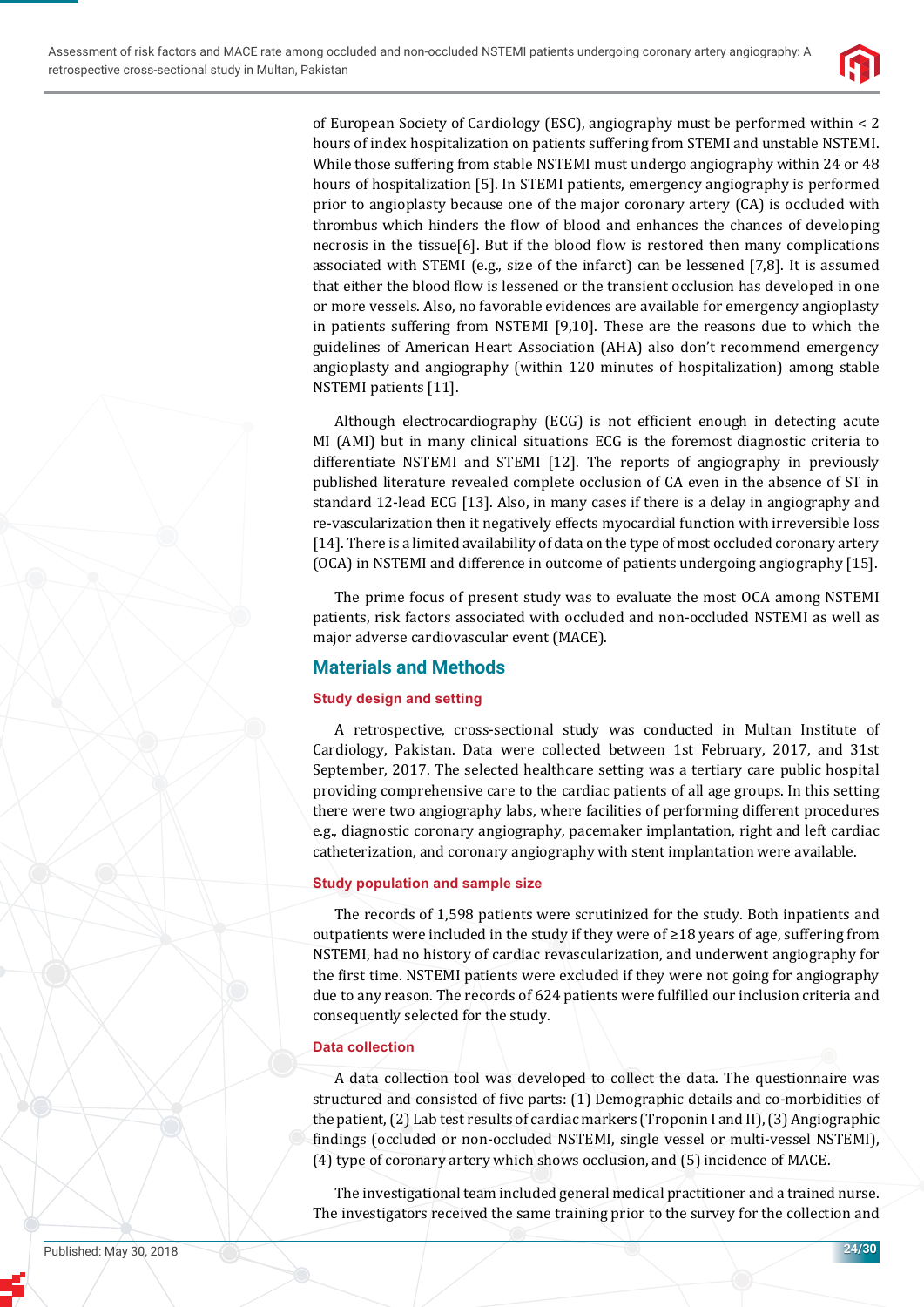

validation of data. During the survey, one investigator filled out the investigational form and the other reviewed the data. The expert opinion of an experienced radiologist and histopathologist was taken into account when needed.

If the patient was experiencing NSTEMI signs and symptoms and referred for CA angiography, then such patient was called consecutive patients with recent NSTEMI. Also, those patients who were diagnosed with NSTEMI, during last four weeks, merely on the basis of ECG findings, new left bundle branch blockade (LBBB) and true posterior MI. The record of each patient was assessed only once. If the same patient underwent angiography again, then his record was excluded to avoid duplication. If the stenosis in left main (LM) coronary vessel was 50% and 70% in all other coronary vessels, then this condition was termed as coronary artery disease (CAD). Coronary artery was said to be non-occluded if the stenosis is <30%. But if there was 100% stenosis with thrombolysis in any major coronary vessel, then the condition was termed as OCA.

Due to limitation of data availability, MACE was recorded only among hospitalized patients. If the patient suffered from re-MI, congestive heart failure (CHF), stroke or died during hospitalization then it was termed as MACE.

### **Data analysis**

Continuous variables were presented as mean and standard deviation (SD) while descriptive statistics including frequency and percentages were employed on categorical data. The statistical significant association between continuous variables was found using student's independent t-test and chi-square test. Multivariate logistic regression analysis was used to make comparison between NSTEMI patients undergoing angiography having OCA and non-OCA. The comparison among OCA and non-OCA patients was also made on the basis of MACE by using chi-square test. Data were analyzed by using Statistical Packages for Social Sciences (IBM SPSS Statistics for Windows, Version 21.0. Armonk, NY: IBM Corp.) and Microsoft Excel (MS Office 2010).

### **Ethical approval**

Ethical approval was obtained from the Medical Research Ethics Committee (MREC) of Nishtar Medical College, Multan (Reference: 10-2017/REC, dated October 22, 2017). The permission to conduct this study was also obtained from the administrators of the healthcare settings.

## **Results**

Among 624 patients, 71.8% (n=448) were male while 28.2% (n=176) were females. 57.5% (n=359) were suffering from HTN while 40.5% (n=253) were having DM. 22.3% (n=139) were having family history of CAD (Table 1).

Overall 37.3% (n=233) were outpatients while 62.7% (n=391) were inpatients. 52.1% (n=325) patients had multi-vessel CAD and 41.8% (n=261) of them were suffering from single vessel CAD. 63.9% (n=399) were suffering from non-occlusive NSTEMI while 36.1% (n=225) of the patients had occluded NSTEMI. Among the occluded NSTEMI patients, 30.3% (n=189) were having single vessel occlusion while 5.8% (n=36) were having multi-vessel occlusion (Table 2).

Among all the patients suffering from occluded NSTEMI, 49.8% (n=112) were having occlusion of right CA while 44% (n=99) were having occluded LAD (Table 3).

Initially, multivariate logistic regression analysis was applied on age, gender, comorbidities, and patient's history. Among them age (p=0.001) and left ventricular ejection fraction (LVEF) ( $p=0.001$ ) showed a statistically significant association. Also revascularization was performed on 50.2% (n=313) of the total inpatients who were index hospitalized. 37.1% (n=116) of patients who underwent revascularization were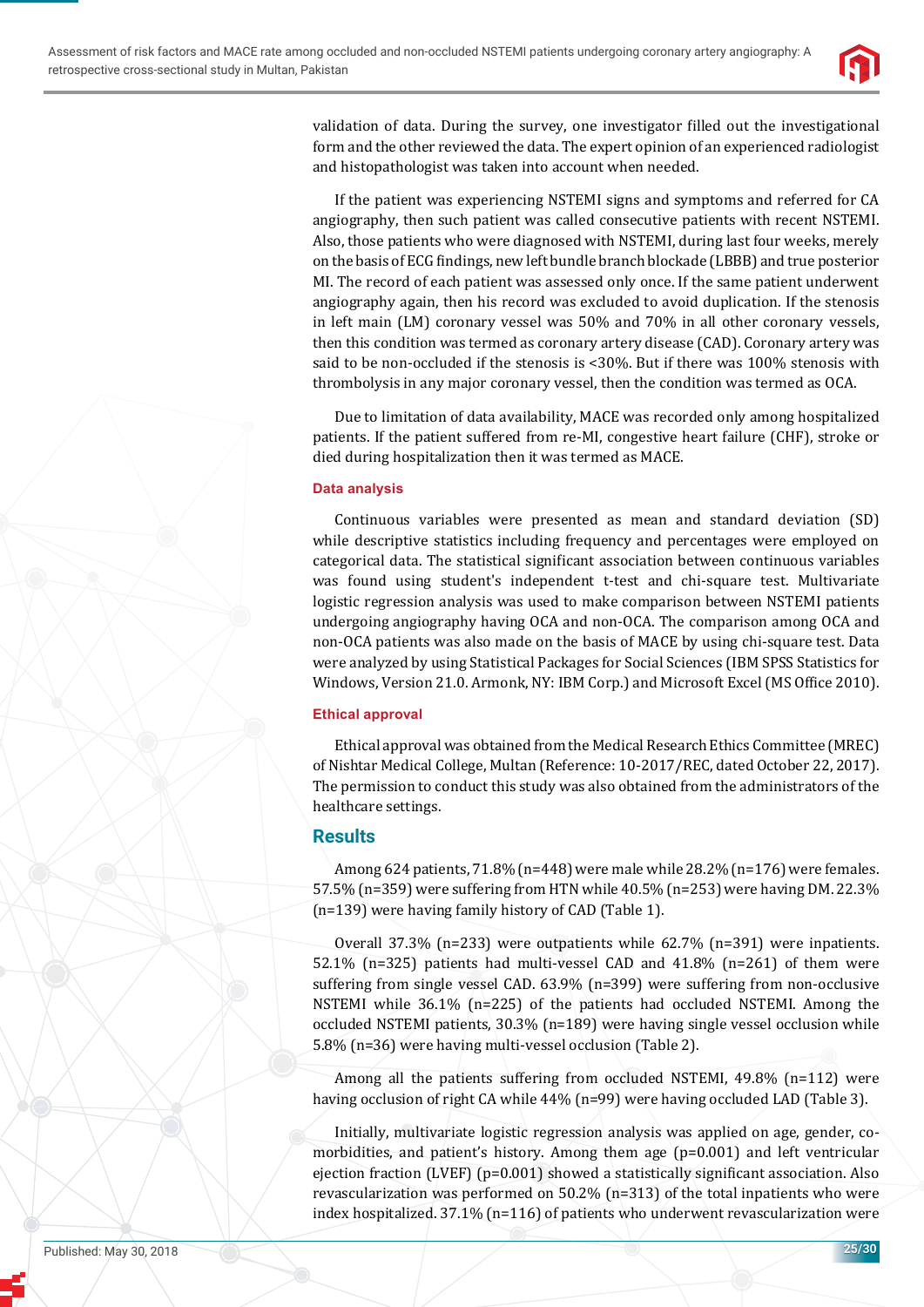

| <b>Variables</b>                  |                  | N(%)       |
|-----------------------------------|------------------|------------|
| Gender                            | Male             | 448 (71.8) |
|                                   | Female           | 176 (28.2) |
| Age (years)                       | 18-39            | 58 (9.3)   |
|                                   | 40-59            | 209 (33.5) |
|                                   | $\geq 60$        | 357 (57.2) |
|                                   | Illiterate       | 254 (40.7) |
|                                   | Primary          | 117 (18.8) |
| Education                         | Secondary        | 195 (31.3) |
|                                   | Tertiary         | 58 (9.3)   |
| <b>Financial status</b><br>Weight | Employed         | 119 (19.1) |
|                                   | Unemployed       | 347 (55.6) |
|                                   | Retired          | 158 (25.3) |
|                                   | Normal           | 175 (28.1) |
|                                   | Underweight      | 41(6.6)    |
|                                   | Obese            | 408 (65.4) |
|                                   | Single           | 68 (10.9)  |
| Marital status                    | Married          | 254 (40.7) |
|                                   | Widowed          | 107 (17.2) |
|                                   | Divorced         | 195 (31.3) |
|                                   | Yes              | 141 (22.6) |
| Do you smoke cigarettes?          | No               | 483 (77.4) |
| Co-morbidities                    | DM*              | 253 (40.5) |
|                                   | HTN <sup>+</sup> | 359 (57.5) |
|                                   | Dyslipidemia     | 211 (33.8) |

#### **Table 2:** Diagnosis of study population.

|                                                                               | <b>Variables</b>        | Total $(n=624)$ | Inpatient (n=391) | <b>Outpatient (n=233)</b> |  |
|-------------------------------------------------------------------------------|-------------------------|-----------------|-------------------|---------------------------|--|
| $CAD^*$                                                                       | Non-obstructive         | 38(6.1)         | 12(3.1)           | 26(11.2)                  |  |
|                                                                               | Single vessel           | 261(41.8)       | 137 (35.0)        | 124 (53.2)                |  |
|                                                                               | Multiple vessel         | 325(52.1)       | 242 (61.9)        | 83 (35.6)                 |  |
| NSTEMI <sup>+</sup>                                                           | Non-occluded            | 399 (63.9)      | 249 (63.7)        | 150(64.4)                 |  |
|                                                                               | Occluded                | 225(36.1)       | 142 (36.3)        | 83 (35.6)                 |  |
|                                                                               | Single vessel occlusion | 189 (30.3)      | 131 (33.5)        | 58 (24.9)                 |  |
|                                                                               | Multi-vessel occlusion  | 36(5.8)         | 12(3.1)           | 24(10.3)                  |  |
| *CAD=Coronary artery disease; *NSTEMI=Non-ST elevation myocardial infarction. |                         |                 |                   |                           |  |

**Table 3:** Occluded coronary vessels among NSTEMI patients.

| <b>Table of Socialists coloring recocid annong Horming Dationto.</b> |            |  |  |
|----------------------------------------------------------------------|------------|--|--|
| $OCA^*$ (n=225)                                                      | N(%)       |  |  |
| Left main                                                            | 3(1.3)     |  |  |
| Circumflex, OM <sup>+</sup>                                          | 74 (32.9)  |  |  |
| Ramus Intermedius                                                    | 8(3.6)     |  |  |
| Right $CA^{\ddagger}$                                                | 112 (49.8) |  |  |
| LAD <sup>§</sup>                                                     | 99 (44.0)  |  |  |
| .                                                                    |            |  |  |

\* OCA=Occluded coronary artery; † OM=Obtuse Marginal; ‡ CA=Coronary artery; §LAD=Left Anterior Descending artery.

having OCA while 62.9% (n=197) were suffering from non-OCA. But their difference was not statistically significant. The mode of revascularization between OCA and non-OCA groups was different. 24% (n=54) patients in OCA group underwent CABG while in non-OCA CABG was performed on 10.8% (n=43) of the patients. Also, 38.6% (n=154) of non-OCA patients undertook PCI while only 27.6% (n=62) of the OCA patients were underwent PCI (Table 4).

4.6% (n=18) of the NSTEMI patients experienced MACE during index hospitalization. While only 2.6% (n=10) died. The incidence of MACE was high among non-OCA patients as compared to OCA patients but no statistically significant association was found (p=0.44) (Table 5).

#### **Discussion**

The diagnosis of coronary artery occlusion via angiography among patients suffering from NSTEMI is not occasional. In the present study angiographic findings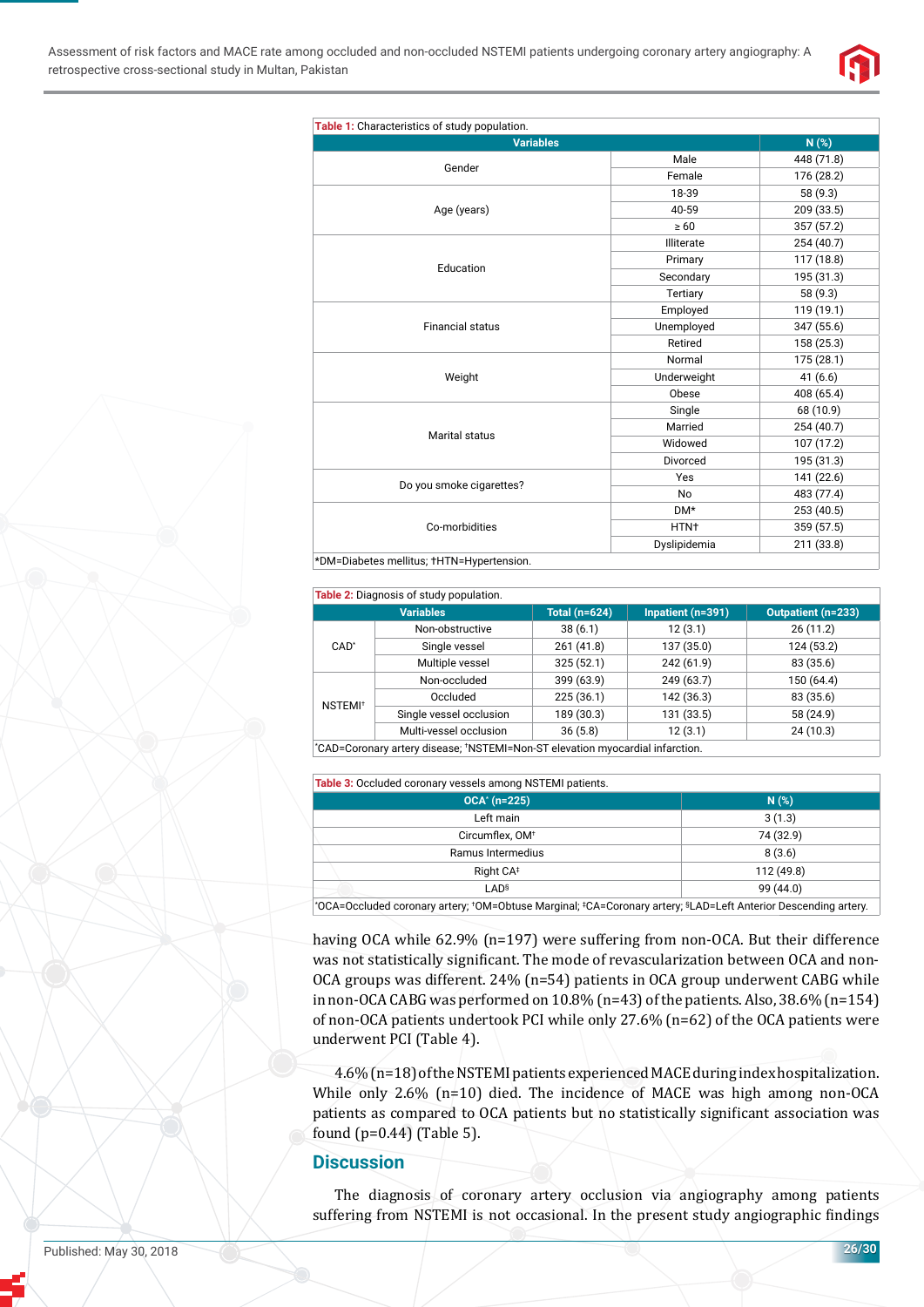

| <b>NSTEMI</b> * patients undergoing coronary<br>angiography<br><b>Total</b><br>Non occluded<br><b>Characteristics</b><br><b>Any Occluded coronary</b><br>patients<br>p-value<br>coronary artery<br>$N = 624$<br>artery N=225<br>$N = 399$<br><b>SD±Mean</b><br><b>SD</b> +Mean<br>$56.4 \pm 12.2$<br>Age (years)<br>$58.2 \pm 11.3$<br>$54.5 \pm 14.7$<br>0.001<br>Peak Trop I levels (ng/mL)<br>$13.4 \pm 37.3$<br>16.1 ±39.5<br>$17.2 \pm 29.4$<br>0.16<br>$LVEF+$ (%)<br>$42.5 \pm 9.9$<br>$44.4 \pm 8.6$<br>49.3±11.6<br>0.001<br>N(%)<br>N(%)<br>448 (71.8)<br>123 (54.7)<br>325 (81.5)<br>0.01<br>Male<br>Gender<br>Female<br>176 (28.2)<br>102 (45.3)<br>74 (18.5)<br>0.01<br>253 (40.5)<br>134 (59.6)<br>119 (29.8)<br>DM <sup>‡</sup><br>0.007<br>$Co-$<br>359 (57.5)<br>148 (65.8)<br>211 (52.9)<br><b>HTN</b> <sup>§</sup><br>0.06<br>morbidities<br>211 (33.8)<br>Dyslipidemia<br>82 (36.4)<br>129 (32.3)<br>0.31<br>141 (22.6)<br>95 (23.8)<br>Smoking<br><b>Current smokers</b><br>46 (20.4)<br>0.87 | Table 4: Multivariate logistic regression analysis. |                            |  |  |  |  |
|--------------------------------------------------------------------------------------------------------------------------------------------------------------------------------------------------------------------------------------------------------------------------------------------------------------------------------------------------------------------------------------------------------------------------------------------------------------------------------------------------------------------------------------------------------------------------------------------------------------------------------------------------------------------------------------------------------------------------------------------------------------------------------------------------------------------------------------------------------------------------------------------------------------------------------------------------------------------------------------------------------------------|-----------------------------------------------------|----------------------------|--|--|--|--|
|                                                                                                                                                                                                                                                                                                                                                                                                                                                                                                                                                                                                                                                                                                                                                                                                                                                                                                                                                                                                                    |                                                     |                            |  |  |  |  |
|                                                                                                                                                                                                                                                                                                                                                                                                                                                                                                                                                                                                                                                                                                                                                                                                                                                                                                                                                                                                                    |                                                     |                            |  |  |  |  |
|                                                                                                                                                                                                                                                                                                                                                                                                                                                                                                                                                                                                                                                                                                                                                                                                                                                                                                                                                                                                                    |                                                     |                            |  |  |  |  |
|                                                                                                                                                                                                                                                                                                                                                                                                                                                                                                                                                                                                                                                                                                                                                                                                                                                                                                                                                                                                                    |                                                     |                            |  |  |  |  |
|                                                                                                                                                                                                                                                                                                                                                                                                                                                                                                                                                                                                                                                                                                                                                                                                                                                                                                                                                                                                                    |                                                     |                            |  |  |  |  |
|                                                                                                                                                                                                                                                                                                                                                                                                                                                                                                                                                                                                                                                                                                                                                                                                                                                                                                                                                                                                                    |                                                     |                            |  |  |  |  |
|                                                                                                                                                                                                                                                                                                                                                                                                                                                                                                                                                                                                                                                                                                                                                                                                                                                                                                                                                                                                                    |                                                     |                            |  |  |  |  |
|                                                                                                                                                                                                                                                                                                                                                                                                                                                                                                                                                                                                                                                                                                                                                                                                                                                                                                                                                                                                                    |                                                     |                            |  |  |  |  |
|                                                                                                                                                                                                                                                                                                                                                                                                                                                                                                                                                                                                                                                                                                                                                                                                                                                                                                                                                                                                                    |                                                     |                            |  |  |  |  |
|                                                                                                                                                                                                                                                                                                                                                                                                                                                                                                                                                                                                                                                                                                                                                                                                                                                                                                                                                                                                                    |                                                     |                            |  |  |  |  |
|                                                                                                                                                                                                                                                                                                                                                                                                                                                                                                                                                                                                                                                                                                                                                                                                                                                                                                                                                                                                                    |                                                     |                            |  |  |  |  |
|                                                                                                                                                                                                                                                                                                                                                                                                                                                                                                                                                                                                                                                                                                                                                                                                                                                                                                                                                                                                                    |                                                     |                            |  |  |  |  |
|                                                                                                                                                                                                                                                                                                                                                                                                                                                                                                                                                                                                                                                                                                                                                                                                                                                                                                                                                                                                                    |                                                     |                            |  |  |  |  |
| 139 (22.3)<br>55 (24.4)<br>84 (21.1)<br>0.31<br>premature CAD <sup>II</sup>                                                                                                                                                                                                                                                                                                                                                                                                                                                                                                                                                                                                                                                                                                                                                                                                                                                                                                                                        | History                                             | Positive family history of |  |  |  |  |
| History of Prior MI <sup>®</sup><br>123 (19.7)<br>61(27.1)<br>62(15.5)<br>0.007                                                                                                                                                                                                                                                                                                                                                                                                                                                                                                                                                                                                                                                                                                                                                                                                                                                                                                                                    |                                                     |                            |  |  |  |  |
| Prior PCI**<br>55(8.8)<br>24(10.7)<br>31(7.8)<br>0.21                                                                                                                                                                                                                                                                                                                                                                                                                                                                                                                                                                                                                                                                                                                                                                                                                                                                                                                                                              |                                                     |                            |  |  |  |  |
| 116(51.6)<br>197 (49.4)<br>313 (50.2)<br>0.32<br>Revascularization                                                                                                                                                                                                                                                                                                                                                                                                                                                                                                                                                                                                                                                                                                                                                                                                                                                                                                                                                 |                                                     |                            |  |  |  |  |
| $CABG++$<br>97(15.6)<br>54(24.0)<br>43 (10.8)<br>< 0.001                                                                                                                                                                                                                                                                                                                                                                                                                                                                                                                                                                                                                                                                                                                                                                                                                                                                                                                                                           |                                                     |                            |  |  |  |  |
| 216 (34.6)<br>154 (38.6)<br>62(27.6)<br>PCI<br>< 0.001                                                                                                                                                                                                                                                                                                                                                                                                                                                                                                                                                                                                                                                                                                                                                                                                                                                                                                                                                             |                                                     |                            |  |  |  |  |

\* NSTEMI=Non-ST elevated myocardial infarction; † LVEF=Left ventricular ejection fraction; ‡ DM=Diabetes mellitus; §HTN=Hypertension; ||CAD=Coronary artery disease; ¶ MI=Myocardial infarction; \*\*PCI= percutaneous coronary intervention; <sup>††</sup>CABG= Coronary artery bypass grafting.

| Table 5: MACE incidence among NSTEMI in-patients during index hospitalization.                             |         |           |                                                                                         |         |  |
|------------------------------------------------------------------------------------------------------------|---------|-----------|-----------------------------------------------------------------------------------------|---------|--|
| <b>Events</b>                                                                                              | (n=391) | $(n=142)$ | Total NSTEMI* inpatients   NSTEMI with occluded   NSTEMI with non-occluded<br>$(n=249)$ | p-value |  |
| In hospital MACE <sup>+</sup><br>(composite)                                                               | 18(4.6) | 7(4.9)    | 11(4.4)                                                                                 | 0.44    |  |
| Death±                                                                                                     | 10(2.6) | 4(2.8)    | 6(2.4)                                                                                  | 0.20    |  |
| Re-infarction                                                                                              | 5(1.3)  | 2(1.4)    | 3(1.2)                                                                                  | 0.13    |  |
| Stroke                                                                                                     | 0       | 0         | 0                                                                                       |         |  |
| <b>Heart failure</b>                                                                                       | 3(0.8)  | 1(0.7)    | 2(0.8)                                                                                  | 0.05    |  |
| NSTEML=Non-ST elevated myocardial infarction: †MACE= Major adverse cardiovascular event: †Deaths caused by |         |           |                                                                                         |         |  |

\* NSTEMI=Non-ST elevated myocardial infarction; † MACE= Major adverse cardiovascular event; ‡Deaths caused by stroke and myocardial infarction.

confirmed that 36.1% NSTEMI patients had occluded coronary artery. The frequency of all the occlusions in coronary arteries were fairly uniform. The clinical outcomes of hospitalized NSTEMI patients were not significantly differ from those who had coronary artery occlusion. Also, advancement in age and low LVEF were among the predictors of coronary artery occlusion among NSTEMI patients. The findings of present study are in line with the previously published literature. A study conducted in USA on patients undergoing percutaneous coronary intervention (PCI) revealed that 24% of the NSTEMI patients had occluded coronary artery [15]. Furthermore, a single occluded culprit artery was found per NSTEMI patient. There are variations in findings among different studies because of the difference in criteria of patient selection. This is the reason that in a study the frequency of coronary artery occlusion was found to be 29% [16] while in another study it was found to be 63% [17]. The incidence of coronary artery occlusion was high in this study. This might be because of the fact that many patients hesitate to visit medical facilities due to financial constraints and poor diagnostic facilities. These reasons contribute towards the late detection of ischemic heart diseases. In STEMI patients LAD is the most commonly occluded vessel. But no such predominance of artery with respect to occlusion has reported in NSTEMI. Also, studies concluded LCX occlusion in many cases of NSTEMI [18,19]. Another study revealed occlusion of posterolateral vessels in NSTEMI because of late diagnosis of posterior infarct [13]. While in a study there was uniform distribution of occluded coronary vessels found [15]. In this study LCX occlusion was not commonly found because ECG of those patients was performed regularly who showed precordial ST-T changes.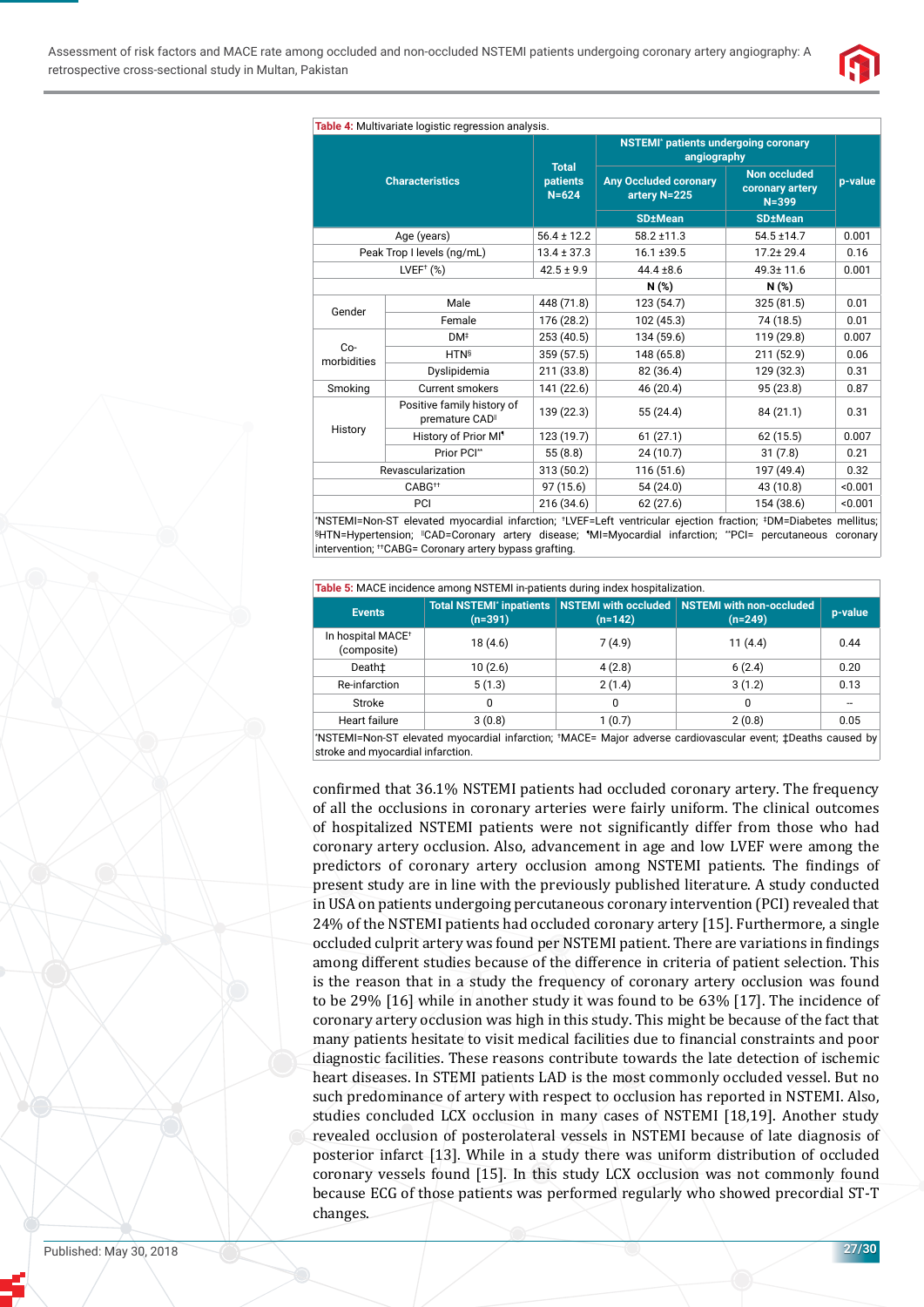

The risk factors associated with coronary artery occlusion among NSTEMI patients were found to be advancement in age, co-morbidities (e.g., diabetes), gender and low LVEF. These findings are in line with a previously published study [13]. Most of them, excluding age and LVEF, were found to have non-significant association in the multivariate regression analysis. Hence, further investigation is needed for exploring these contradictory results.

Furthermore, a study revealed that mortality rate of NSTEMI patients were high among those who had OCA as compared to non-OCA patients [20]. Although no follow up was performed in this study, but in both groups there was no statistical difference found with respect to MACE rates. The rate of mortality was found to be similar among both OCA and non-OCA groups. In contrast to our finding, the previously published studies revealed that the death rate was found to be higher among OCA patients as compared to non-OCA [20,21].

The clinical signs and symptoms of NSTEMI patients varies with the angiographic judgements. But our findings can be beneficial for those NSTEMI patients who undergo angiographic examination during the earlier stage of CAD. These can also be applied to those who are at risk of developing OCA, have CHF, low LVEF, and left ventricular (LV) pump dysfunctioning. For providing better facilities to the patients, it is recommended that non-invasive diagnostic facilities must be provided to those who are suspected to CAD. These facilities may include 80-lead body surface potential mapping (BSPM) [22] and transthoracic echo for LV function, Coronary computed tomography (CT) angiogram or strain rate echocardiography [23].

Like other studies, the present study also have some limitations. First, it is single center study conducted on a very small number of patients for a short duration of time. Second, the study is confined to those patients who underwent angiography but didn't evaluate the reasons which hinder NSTEMI patients from angiography. It might be possible that therapeutic management is more preferred than angiography for patients having low risk of NSTEMI. Furthermore, elderly patients and renal impaired patients are not allowed to go through this procedure. Thus, this biasness in the selection of patients can negatively effects the interpretation of findings. Third, most of the records were of patients who came to OPDs and it might be possible that among them acute events had passed earlier. Thus, the angiographic findings couldn't be well interpreted because in these patients therapeutic regimen recanalized the coronary lesions. Fourth, the study included those patients who had history of MI, so silent MI could be the cause of OCA on angiogram. Thus, longitudinal prospective studies are requisite to overcome these issues.

## **Conclusion**

It is concluded that most of the NSTEMI patients undergoing angiography were diagnosed with OCA. No vessel was found to be most occluded among majority of the cases. The MACE rate was not significantly differ among OCA and non-OCA patients. The risk factors associated with OCA were low LVEF and age. Longitudinal prospective studies in the future are requisite for elaborating this relationship.

# **Acknowledgement**

We would like to appreciate the help from the hospital staff for their help in data retrieving.

# **References**

- 1. Ruff, CT and Braunwald E, The evolving epidemiology of acute coronary syndromes. Nat Rev Cardiol. 2011; 8: 140-147. **Ref.:** https://goo.gl/9y6krt
- Yeh RW, Sidney S, Chandra M, Sorel M, Selby JV, et al. Population trends in the incidence and outcomes of acute myocardial infarction. N Engl J Med. 2010; 362: 2155-2165. **Ref.:** https://goo.gl/hFmFjo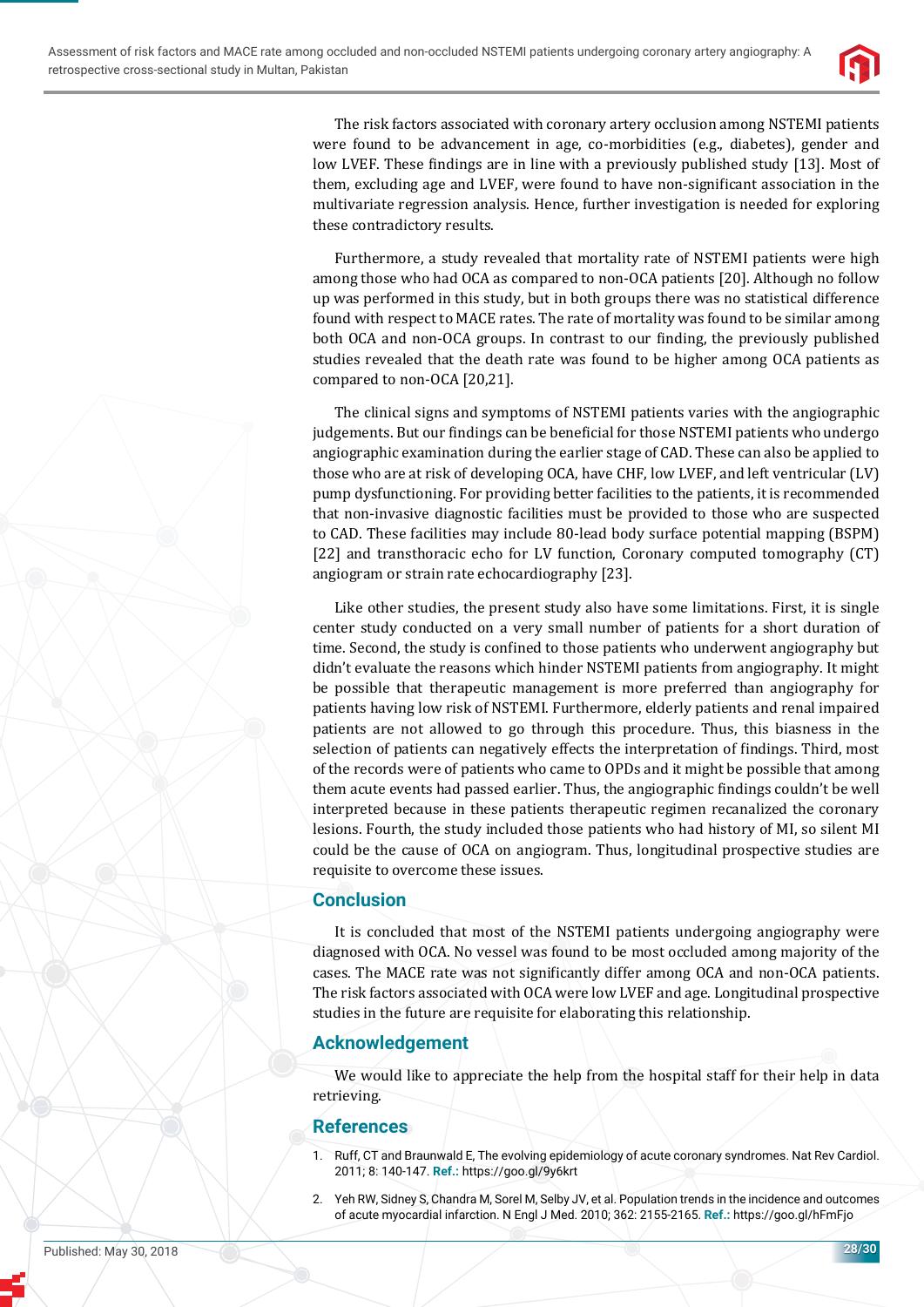

- 3. Roe MT, White JA, Kaul P, Tricoci P, Lokhnygina Y, et al., Regional patterns of use of a medical management strategy for patients with non–ST-segment elevation acute coronary syndromes: insights from the EARLY ACS Trial. Circ Cardiovasc Qual Outcomes. 2012; 5: 205-213. **Ref.:** https://goo.gl/6A1VD1
- 4. Katritsis DG, Siontis GC, Kastrati A, van't Hof AW, Neumann FJ, et al. Optimal timing of coronary angiography and potential intervention in non-ST-elevation acute coronary syndromes. Eur Heart J. 2011; 32: 32-40. **Ref.:** https://goo.gl/ZJu6zk
- 5. Warnica JW, Acute Myocardial Infarction (MI), MSD Mannual, 2016. **Ref.:** https://goo.gl/MfigST
- 6. Bonow O, Mann D, Zipes D, Libby P. Braunwald's Heart Disease E-Book: A Textbook of Cardiovascular Medicine. 2011. **Ref.:** https://goo.gl/t4saoZ
- 7. Francone M, Bucciarelli-Ducci C, Carbone I, Canali E, Scardala R, et al. Impact of Primary Coronary Angioplasty Delay on Myocardial Salvage, Infarct Size and Microvascular Damage in Patients with ST-Elevation Myocardial Infarction: Insight from Cardiovascular Magnetic Resonance. J Am Coll Cardiol. 2009; 54: 2145-2153. **Ref.:** https://goo.gl/rN4jaH
- 8. Brodie BR, Stone GW, Cox DA, Stuckey TD, Turco M, et al. Impact of treatment delays on outcomes of primary percutaneous coronary intervention for acute myocardial infarction: analysis from the CADILLAC trial. Am Heart J. 2006; 151: 1231-1238. **Ref.:** https://goo.gl/EUKi3f
- 9. Navarese SEP, Servi De C, Gibson AM, Buffon F, Castriota J, et al. Early vs. delayed invasive strategy in patients with acute coronary syndromes without ST-segment elevation: a meta-analysis of randomized studies. QJM: An Int J Med. 2011; 104: 193-200. **Ref.:** https://goo.gl/Lg4ASj
- 10. Riezebos RK. Percutaneous coronary intervention for non ST-elevation acute coronary syndromes: which, when and how? American Journal of Cardiology. 2011; 107: 509-515.
- 11. Casey DE, Jneid H, Anderson JL, Wright RS, Adams CD, et al. 2012 ACCF/AHA Focused Update of the Guideline for the Management of Patients With Unstable Angina/Non–ST-Elevation Myocardial Infarction (Updating the 2007 Guideline and Replacing the 2011 Focused Update). J Am Coll Cardiol. 2012; 60: 645-681. **Ref.:** https://goo.gl/pwtCpZ
- 12. McClelland AJ, Owens CG, Menown IB, Lown M, Adgey AA. Comparison of value of leads from body surface maps to 12-lead electrocardiogram for diagnosis of acute myocardial infarction. Am J Cardiol. 2003; 92: 252-257. **Ref.:** https://goo.gl/YgpJF5
- 13. Wang TY, Zhang M, Fu Y, Armstrong PW, Newby LK, et al. Incidence, distribution, and prognostic impact of occluded culprit arteries among patients with non-ST-elevation acute coronary syndromes undergoing diagnostic angiography. Am Heart J. 2009; 157: 716-723. **Ref.:** https://goo.gl/hJAp95
- 14. Grenne B, Eek C, Sjøli B, Skulstad H, Aakhus S, et al. Changes of myocardial function in patients with non-ST-elevation acute coronary syndrome awaiting coronary angiography. American Journal of Cardiology. 2010; 105: 1212-1218. **Ref.:** https://goo.gl/Rqe2tA
- 15. Dixon WC, Wang TY, Dai D, Shunk KA, Peterson ED, et al. Anatomic distribution of the culprit lesion in patients with non–ST-segment elevation myocardial infarction undergoing percutaneous coronary intervention: findings from the National Cardiovascular Data Registry. J Am Coll Cardiol. 2008; 52: 1347-1348. **Ref.:** https://goo.gl/p9p9sZ
- 16. Bahrmann P, Rach J, Desch S, Schuler GC, Thiele H. Incidence and distribution of occluded culprit arteries and impact of coronary collaterals on outcome in patients with non-ST-segment elevation myocardial infarction and early invasive treatment strategy. Clinical Research in Cardiology, 2011; 100: 457-467. **Ref.:** https://goo.gl/GuKJYG
- 17. Koyama, Y., et al., Prevalence of coronary occlusion and outcome of an immediate invasive strategy in suspected acute myocardial infarction with and without ST-segment elevation. American Journal of Cardiology. 2002; 90: 579-584.
- 18. Abbas AE , Boura JA , Brewington SD , Dixon SR , O'Neill WW, et al. Acute angiographic analysis of non–ST-segment elevation acute myocardial infarction. American Journal of Cardiology. 2004; 94: 907-909. **Ref.:** https://goo.gl/wWNoMn
- 19. Rasoul S, de Boer MJ, Suryapranata H, Hoorntje JCA, Gosselink ATM, et al. Circumflex artery-related acute myocardial infarction: limited ECG abnormalities but poor outcome. Neth Heart J. 2007; 15: 286-290. **Ref.:** https://goo.gl/Tu8Jb7
- 20. Kim MC, Ahn Y, Rhew SH, Jeong HM, Kim JH, et al., Impact of total occlusion of an infarct-related artery on long-term mortality in acute non-ST-elevation myocardial infarction patients who underwent early percutaneous coronary intervention. International heart journal. 2012; 53: 160-164. **Ref.:** https://goo.gl/JWBYsK